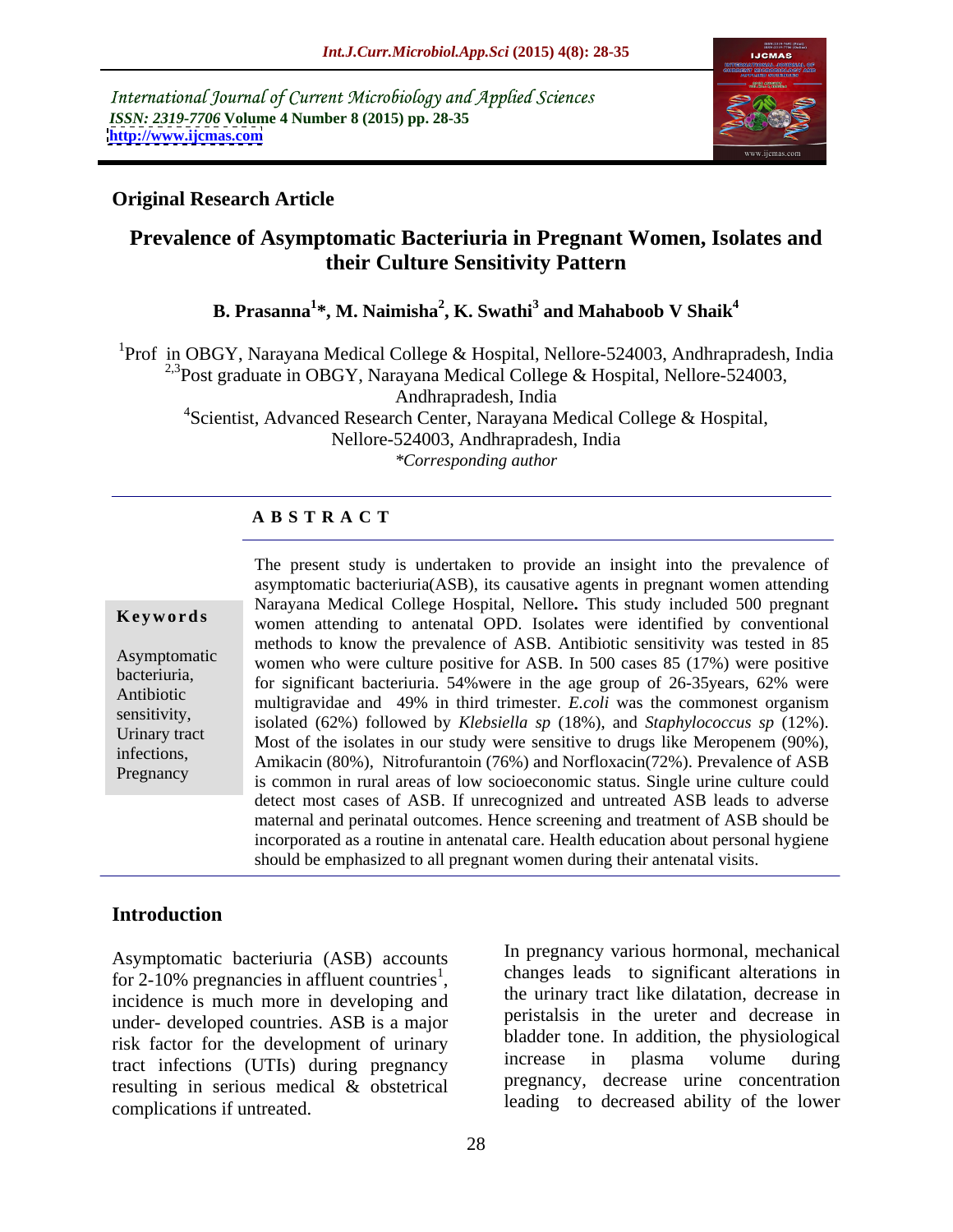urinary tract to resist invading varying gestational periods attending the organisms.2,3These changes have a profound impact on the acquisition and natural history of bacteriuria and lead to an otherwise healthy woman susceptible to serious infectious complications. infectious complications. 1. Pregnant women with symptoms of

illiteracy, medical disorders like diabetes with increased incidence of asymptomatic bacteriuria in pregnancy. 23. Patients with diabetes, chronic

Symptomatic bacteriuria poses no problems because of its easy diagnosis and treatment due to its overt symptoms but asymptomatic 6 months. bacteriuria is difficult to diagnose which is more common in pregnant women. $\frac{4}{1}$  A detailed history including the

pregnant women attending the Department Medical College & Hospital, Nellore. And also to know the spectrum and frequency of microorganisms causing asymptomatic **Laboratory evaluation** bacteriuria in pregnancy.

participation. biochemical tests. Antimicrobial

**Inclusion criteria:** Pregnant women with Kirby-Bauer disc diffusion test. The isolates

antenatal clinic for their first visit.

### **Exclusion criteria:**

- In addition, a number of conditions like low abdominal pain, fever, burning socio economic status, multiparity, micturition, frequency of micturition, urinary tract infections like lower abdominal pain, fever, burning dysuria.
- mellitus & sickle trait are also associated 2. Patients with history of UTI in the past one year or during this pregnancy.
	- 3. Patients with diabetes, chronic hypertension and other preexisting medical disorders.
	- 4. Patients who had taken antibiotics in last 6 months.

Therefore to prevent untoward demography, complaints (symptoms of complications in the mother and baby that UTI), period of gestation of these patients may arise due to ASB, it has been suggested was taken. Emphasis was made on previous to do routine screening for all pregnant obstetric history and medical history. women attending the Antenatal clinic even Complete general physical examination was in the absence of symptoms.<sup>5</sup> carried out along with examination of the The main objectives of this includes system. Obstetrical examination was carried Prevalence of asymptomatic bacteriuria in out. Apart from routine antenatal profile, of Obstetrics and Gynecology, Narayana significant bacteriuria were treated and A detailed history including the cardiovascular system and respiratory urine culture was done. Women with followed up throughout the pregnancy.

### **Laboratory evaluation**

**Materials and Methods mid-stream** "clean catch" method from all This is a randomized case-control hospital transported to the laboratory. Microscopic based study done in the department of examination of urine was done for pus cells. Obstetrics and Gynecology, Narayana All samples were cultured on blood agar, Medical College Hospital, Nellore for a nutrient agar and Mac Conkey agar plates. A period of 2 years (October 2011- September colony count of  $10^5$  or more pure isolates 2013) India. 500 pregnant women were were processed further for identification. recruited for the study after their consent for The isolates were identified by standard Urine samples were collected by standard the pregnant women and immediately biochemical tests. Antimicrobial susceptibility test were performed using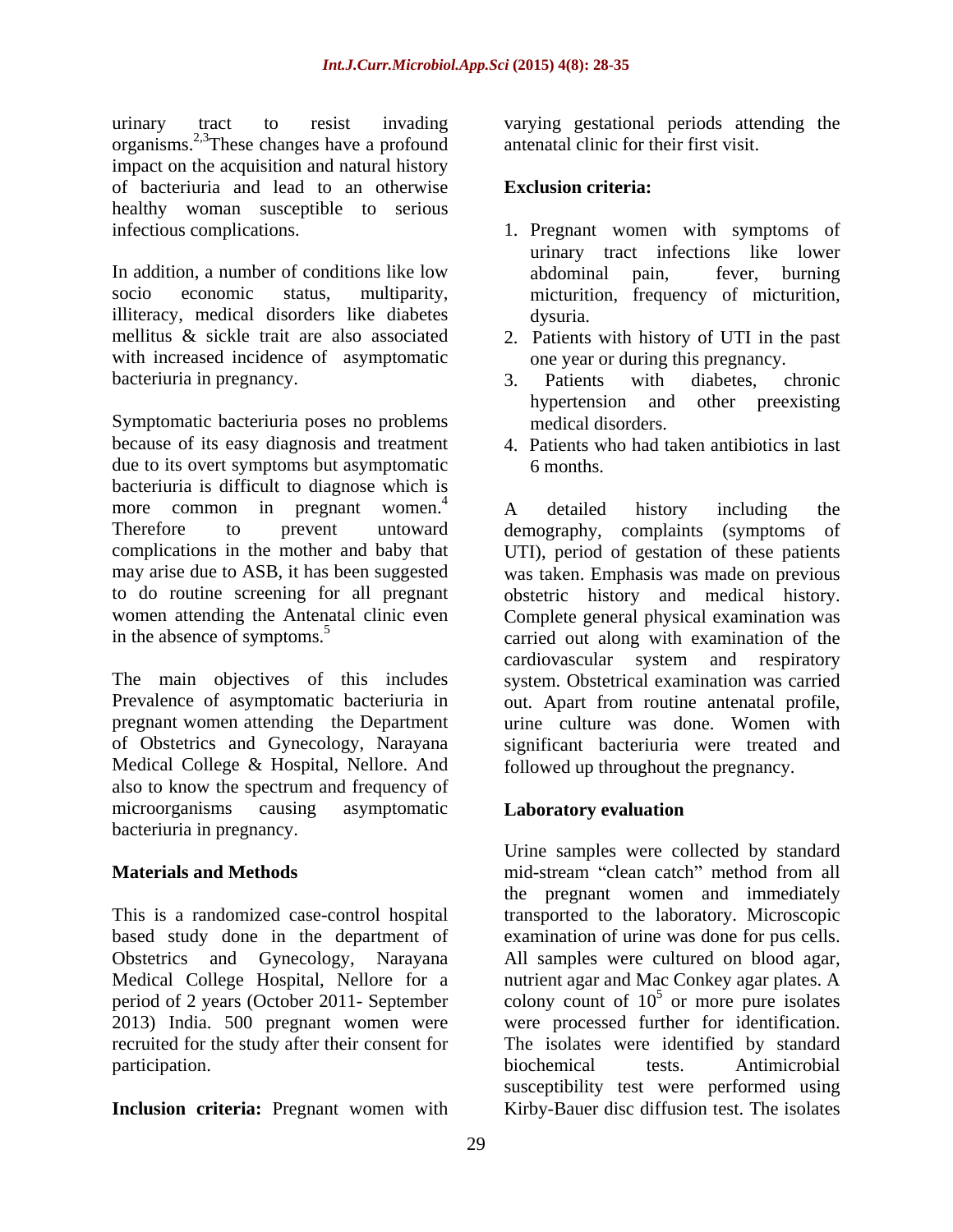Ampicillin  $(10\mu g)$ , Cefuroxime  $(30\mu g)$ , Nitrofurantoin  $(300\mu g)$  and pipemidic acid (CSLI) Sensitivity.  $Pseudomonas, Streptococcus, Proteus,$ 

**Descriptive statistical analysis** has been carried out in the present study. Chi-square drugs like Nitrofurantoin (76%), test  $(\chi^2)$  has been used to find the significance of study parameters between Amikacin (80%), and Meropenem two groups (contingency table Chi Square statistic).P value  $\langle 0.05 \rangle$  was considered

women, 85(17%) of them had culture from 18-38 years and highest number of culture positive cases were in the age group years (Figure 2). In our study majority of<br>women (71%) with culture positive

positive cases and 21% of control group. There is Significant association of pyuria (> 5 pus cells/HPF) with ASB is seen our study (p value -0.001).

were tested against the following antibiotics: In the present study, Gram negative bacteria Cotrimoxazole (25µg), Gentamicin (10µg), organism than Gram positive bacteria (14%) Tetracycline (30µg), Nalidixic acid (30µg), (Table 2). *E.coli* was the commonest (20μg). Zone diameter was measured by study, followed by *Klebsiella sp* (18%), Clinical Laboratory Standard Institute *Staphylococcus sp* (12%), *Enterococci* (4%), were more frequently (86%) isolated organism isolated (62%) in the present *Pseudomonas, Streptococcus*, *Proteus, Acinetobacter* 1% each (Figure 4). Most of the isolates in our study were sensitive to drugs like Nitrofurantoin (76%), Norfloxacin (72%), Ceftriaxone (71%), Amikacin (80%), and Meropenem (90%)(Table 3 & 4).

statistically significant. The statistical 500 women were screened for ASB to know software namely graph pad was used for the the prevalence. Out of these 85 women were analysis of the data. Microsoft word and cultured positive.ASB is common in Excel have also been used to generate pregnancy; its prevalence varies between graphs, tables, etc. communities and in different ethnicities. The **Results and Discussion regnancy** varies from 4% to 23.9% in In the present study, a total of 500 pregnant the present study is 17% which correlates positive and considered as cases (Table 1). *Ansari HQ et al<sup>8</sup>* . This high *prevalence* is In the present study age distribution varied attributed to their socioeconomic status, lack global prevalence of bacteriuria in pregnancy varies from 4% to 23.9% in various studies.<sup>8</sup> The prevalence of ASB in with the studies done by *Vaishali et al* 6 and of personal and environmental hygiene.

of 26-35 years (54%) followed by 37% in age group below 26 years and 9% above 35 belonged to the age group of 26-35 years women (71%) with culture positive done by *Nawal et al* (53%)<sup>16</sup> and *Sudha et al* belonged to low socio economic status and  $(52\%)^{11}$ . This high incidence of ASB in the multigravidae (62%)(Figure 3). young reproductive age group is due to early In the present study, with respect to especially in the rural sector. Many studies trimester majority of the culture positive show advancing age as a risk factor for cases were found in  $3<sup>rd</sup>$  trimester (49%) acquiring ASB in pregnancy because there is followed by 29% and 22% in second decrease in glycogen deposition and trimester and first trimester reduction in the lactobacillus as apart of respectively(Table 1). Pyuria (>5 pus ageing process which enhances bacterial cells/HPF) was seen in 90% of culture adherence and invasion by pathogens and Majority of the women in our study (54%) which correlates with other studies pregnancy and multiparity in our country, make them more susceptible.<sup>7</sup>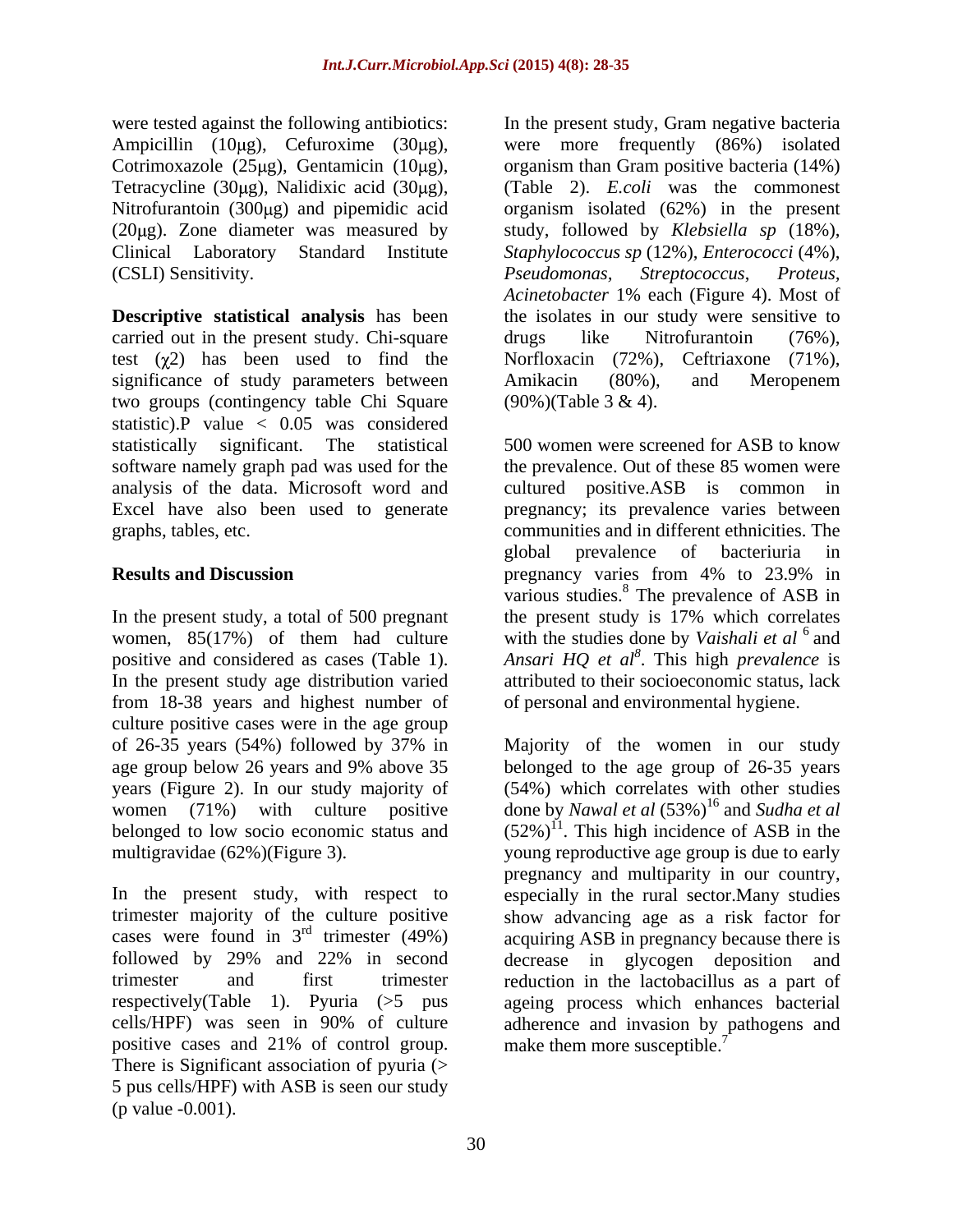### *Int.J.Curr.Microbiol.App.Sci* **(2015) 4(8): 28-35**

| <b>Trimester</b> $\vert n/t \vert$                           | $\overline{a}$ |
|--------------------------------------------------------------|----------------|
| $\frac{1^{\text{st}}}{22\%}$ 19/85 22%                       |                |
| $2^{nd}$ trimester $\begin{array}{ l} 24/85 \end{array}$ 29% |                |
| $3^{\text{rd}}$ trimester $\left  \frac{42}{85} \right $ 49% |                |

**Table.1** Gestational age

# **Table.2** ASB – gram staining

| raanien<br>$\sim$ Organic                                                                                                 |                                                                                 |     |
|---------------------------------------------------------------------------------------------------------------------------|---------------------------------------------------------------------------------|-----|
| <b>Gram-</b><br>the control of the control of the con-                                                                    | 73/85                                                                           | 86% |
| negative<br>Gram                                                                                                          | the contract of the contract of the contract of the contract of the contract of |     |
| positive<br>1000 - 1000 - 1000 - 1000 - 1000 - 1000 - 1000 - 1000 - 1000 - 1000 - 1000 - 1000 - 1000 - 1000 - 1000 - 1000 | 12/85<br>$1/2$ 0.                                                               | 14% |

| <b>Table.3</b> Antibiotic sensitivity |  |
|---------------------------------------|--|
|                                       |  |

|                                                                                                                                                                                           | No of cases   |                           |
|-------------------------------------------------------------------------------------------------------------------------------------------------------------------------------------------|---------------|---------------------------|
| Antibiotic                                                                                                                                                                                | (sensitivity) |                           |
|                                                                                                                                                                                           |               | 20%                       |
|                                                                                                                                                                                           |               |                           |
|                                                                                                                                                                                           |               | 80 <sup>s</sup>           |
|                                                                                                                                                                                           |               | 20%                       |
|                                                                                                                                                                                           |               | 61%                       |
|                                                                                                                                                                                           |               | 30%                       |
|                                                                                                                                                                                           |               |                           |
|                                                                                                                                                                                           |               | 76%                       |
|                                                                                                                                                                                           |               |                           |
| Amoxycillin 17<br>Amikacin 68<br>Ampicillin 17<br>Cefixime 52<br>Cephalexin 25<br>Nitrofurantoin 65<br>Ceftriaxone 60<br>Norfloxacin 61<br>Piperacillin+<br>Tazobactam 76<br>Meropenem 76 |               | 70 <sub>0</sub><br>$12\%$ |
|                                                                                                                                                                                           |               |                           |
|                                                                                                                                                                                           |               | 60%                       |
|                                                                                                                                                                                           |               |                           |
|                                                                                                                                                                                           |               | 90%                       |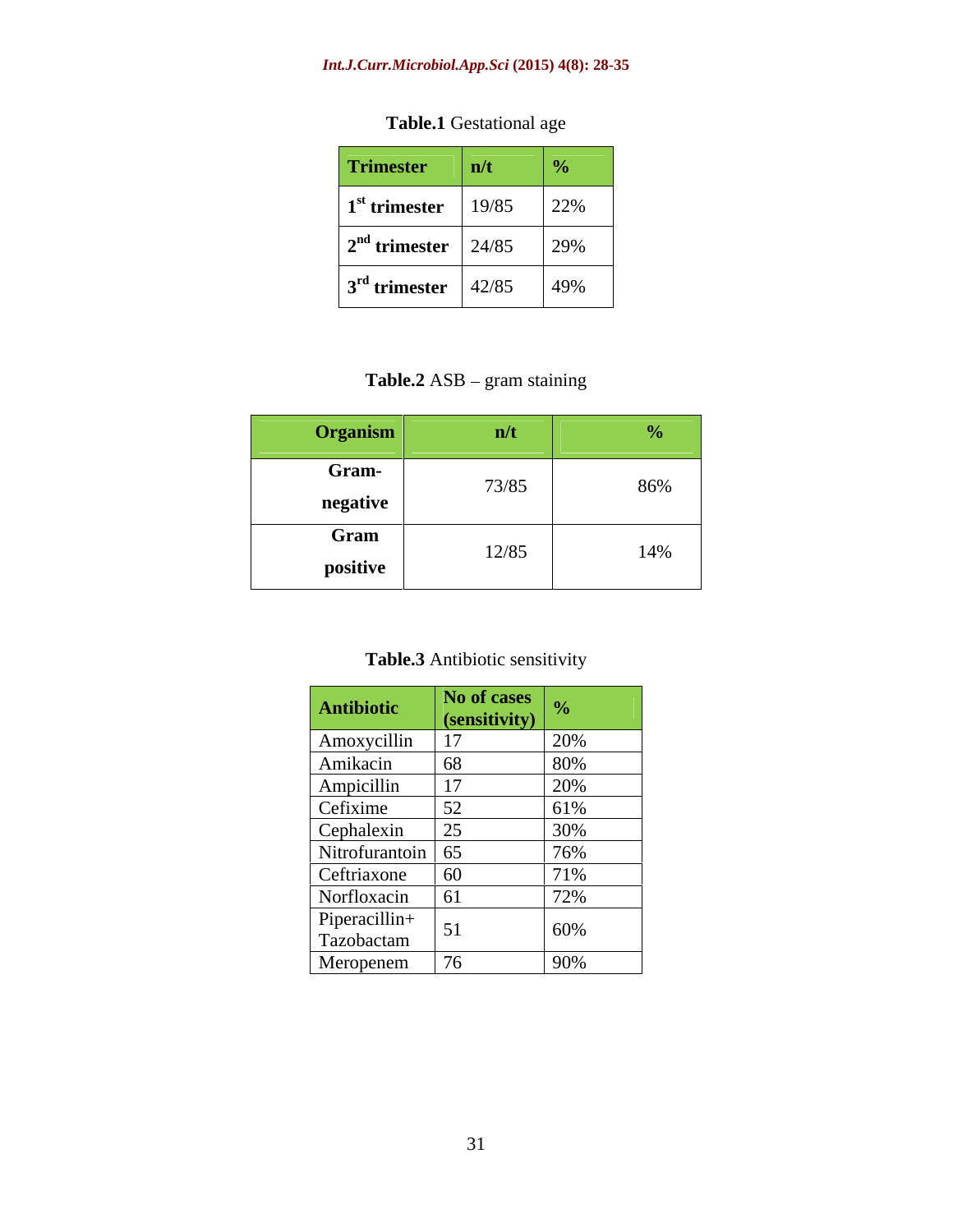### *Int.J.Curr.Microbiol.App.Sci* **(2015) 4(8): 28-35**

| <b>Organism</b>                       |          |              |  | $\vert$ No of $\vert$ AM $\vert$ AK $\vert$ AP $\vert$ CF $\vert$ CP $\vert$ NF $\vert$ CT $\vert$ NO $\vert$ PT $\vert$ MR |  |
|---------------------------------------|----------|--------------|--|-----------------------------------------------------------------------------------------------------------------------------|--|
|                                       | isolates |              |  |                                                                                                                             |  |
| Escherichia coli                      |          |              |  |                                                                                                                             |  |
| Klebsiella pneumonia                  |          |              |  |                                                                                                                             |  |
| CONS $\&$                             | $-10$    | $\mathbf{v}$ |  |                                                                                                                             |  |
| Staphylococcus aureus                 |          |              |  |                                                                                                                             |  |
| Enterococci                           |          |              |  |                                                                                                                             |  |
| Pseudomonas                           |          |              |  |                                                                                                                             |  |
|                                       |          |              |  |                                                                                                                             |  |
| Streptococcus sp<br>Proteus mirabilis |          |              |  |                                                                                                                             |  |
| Acinetobacter                         |          |              |  |                                                                                                                             |  |

## **Table.4** Culture isolates







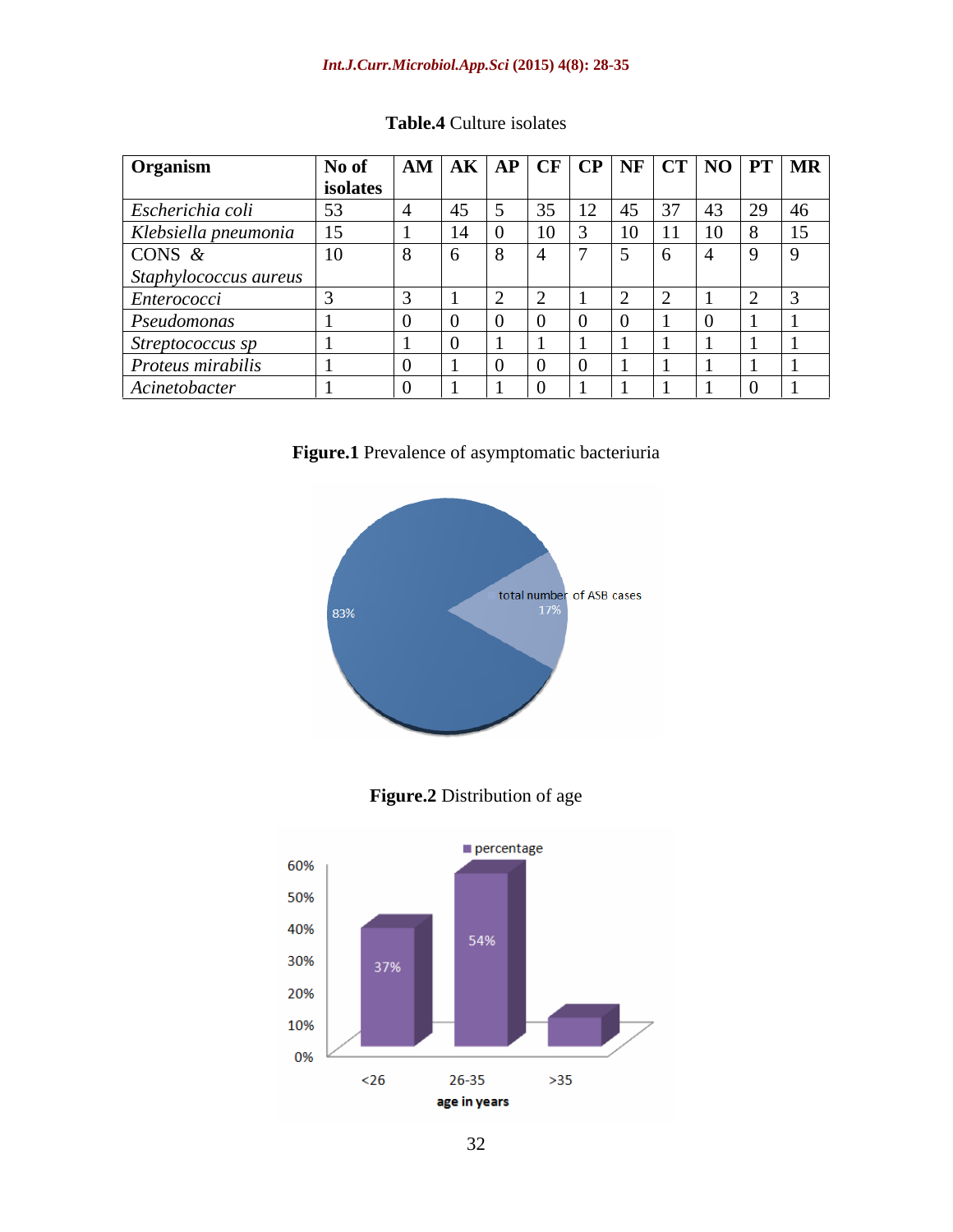

### **Figure.3** Socio economic status

**Figure.4** Bacterial isolate- drug sensitivity



In our study most of the patients belonged to  $3<sup>rd</sup>$  trimester. In the present study, majority low socioeconomic status i.e. 71%. This correlates to the study done by *Lavanya et* trimester (49%). This correlates with the  $aI$ <sup>9</sup>. This increased prevalence of ASB in study done by *Jeyaseelan et al*  $^7$  and others. those belonging to low socio economic The incidence of ASB is more pronounced status is due to poor sanitation, lack of in the third trimester probably because of the general hygienic practice and failure to

In the present study, majority of the women with ASB were multigravidae (62%). This was close to study done by *Okonko et al <sup>12</sup>* was close to study done by *Okonko et al* <sup>12</sup>. In the present study, when the cut off for<br>The higher incidence of ASB in the pyuria was considered as > 5 pus cells/HPF, multigravida is due to increased colonization 90% of ASB patients had pyuria while only of urinary tract by pathogens due to repeated 21% patients without ASB had pyuria. Thus exposure to urinary stasis or previous high sensitivity of pyuria to detect ASB is infections. Most pregnant women in our area useful for screening pregnant women. report to antenatal checkups during  $2^{nd}$  and Positive predictive value of 81% defines a

attend antenatal clinic. related to advancing gestational age. This of the women with ASB were in  $3<sup>rd</sup>$ rd and a structure of the structure of the structure of the structure of the structure of the structure of the and others. anatomical and physiological changes leads to stasis of urine and encourage bacterial multiplication.

> In the present study, when the cut off for pyuria was considered as > 5 pus cells/HPF, Positive predictive value of 81% defines a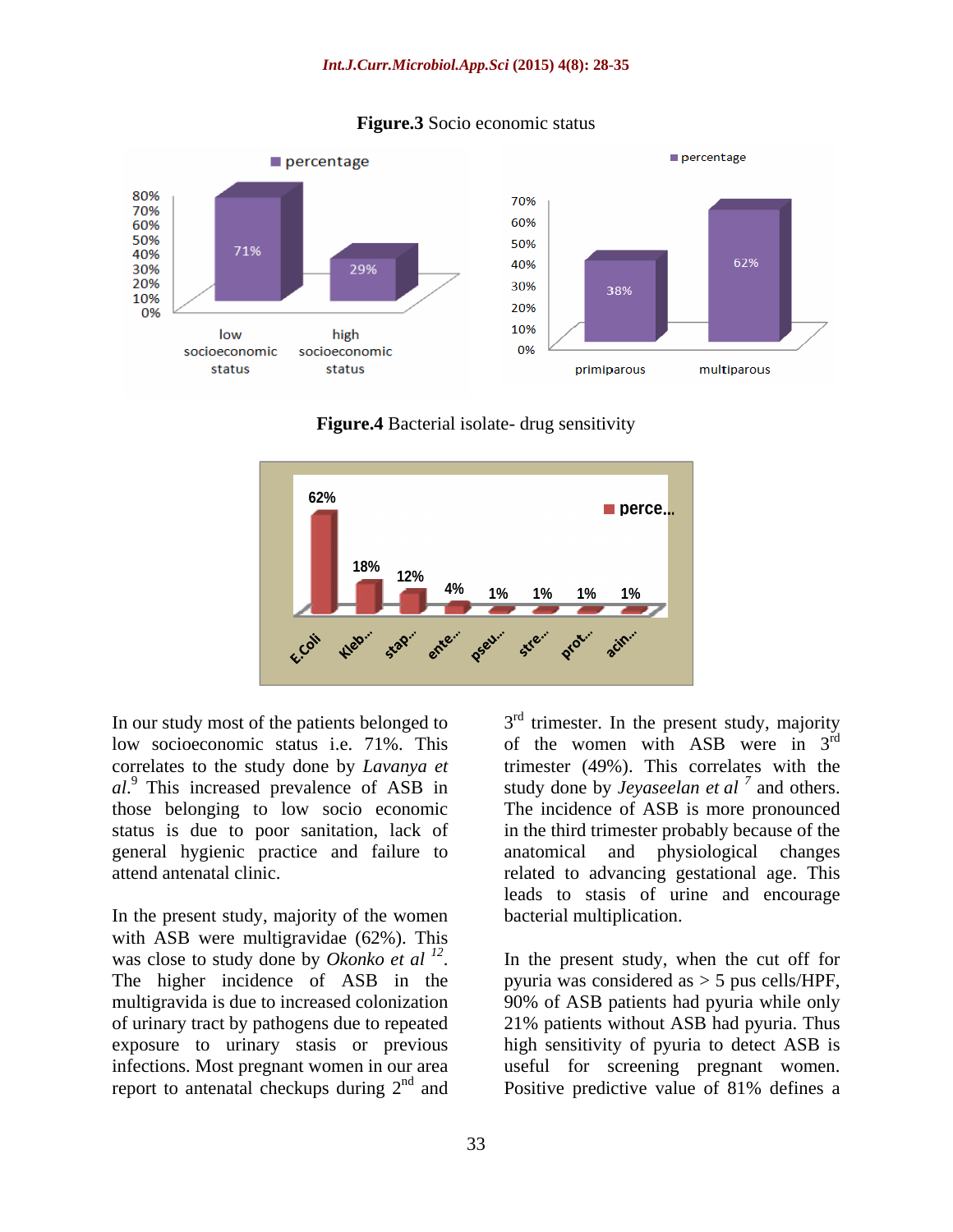probability of ASB among patients with pyuria and negative predictive value of 89% defines probability of no ASB among 3.

acquired urinary tract infections and commonest isolate in 70-90% of pregnant women. In the present study of ASB, the page-291. Anthony J. Schaeffer, MD 1 frequently isolated organism was Edward M. Schaeffer. *Escherichia coli* (62%) which are 5. MacLean AB. Urinary tract infection in correlating with the studies done by pregnancy. International J Anti-*Sabharwal et*  $al^{14}$  **and** *Javaseelan et*  $al^{7}$ *Escherichia coli* possess ability to colonize and infect the urinary tract, hence it is a commonly isolated organism in the community acquired infections. versus late pregnancy in north Indian

In our study isolates showed 90% sensitivity to Meropenem and in aminoglyocosides, 7. Senthinath TJ, Rajalaksmi PC, Amikasin demonstrated 80% sensitivity, sensitivity. Ampicillin and Amoxicillin were found to be least sensitive i. e. 17%. Our antibiogram pattern correlates with other studies done RJ Girish Babu et al  $15$  and Sudha Biradaur et al.<sup>11</sup>The upsurge in the  $2(1)$ : 80-85. antibiotic resistant pattern could be due to antibiotic abuse and self medication.

ASB is a common bacterial infection women attending a tertiary care Prevalence. Hence atleast one urine culture  $74-78$ . is needed as a part of antenatal care to rule b  $\qquad$  9. Lavanya SV, Jogalakshmi D. out ASB. By knowing the isolates & its sensitivity we can eradicate ASB effectively, hence reducing serious untoward maternal  $20(2):105-106$ .

- 1. Whalley P. Bacteriuria of pregnancy.
- 2. Belty A, Daniel FF, Alice SS, Sagarad, Sneha Hegadi.<br>Wersfeld Urinary tract infections Asymptomatic bacteriuria among Chapter 57, Bailey & Scott's pregnant women. Int J Reprod

Diagnostic Microbiology. 12th edition, St Louis Moren Mosby, 1998; 556-580.

- patients without pyuria. Leveno, Steven L. Bloom, John C. *E. coli* accounts for 85% of community page-1033, Williams obstetrics. 23<sup>rd</sup> 3. F. Gary Cunningham, Kenneth J. Hauth, Dwight J. Rouse, chapter 48 page-1033,Williams obstetrics. 23 rd edition: ISBN: 978-0-07-170285-0
	- Cambel & Wash urology text book page- 291. Anthony J. Schaeffer, MD l Edward M. Schaeffer.
	- and *Jayaseelan et al.<sup>7</sup>* microbial Agents 2001;17(4): 273-277. pregnancy. International
		- 6. Jain V, Das V, Agarwal A, Pandey A. Asymptomatic bacteriuria and obstetric outcome following treatment in early women. The Indian journal of medical research.2013;137(4): 753.
- Nitofurantion 76%, Ceftriaxone 71 % P, Prabhu N & Susethira AR. 7. Senthinath TJ, Rajalaksmi PC, Keerthana R, Vigneshwari RS, Revathi P, Prabhu N & Susethira AR. Prevalence of asymptomatic bacteriuria among antenatal women in rural tertiary care hospital, Tamilnadu, India. Int. J. Curr. Microbiol. App. Sci. 2013;  $2(1)$ : 80-85.
- complicating pregnancy with high hospital. J Med Allied Sci. 2001; 1(2): 8. Ansari HQF, Rajkumari A. Prevalence of asymptomatic bacteriuria and associated risk factors among antenatal women attending a tertiary 74-78.
	- 9. Lavanya SV, Jogalakshmi D. Asymptomatic bacteriuria in antenatal women. Indian J Med Microbiol. 2002;  $20(2):105-106.$
- and fetal complications. 10. Harding GKM, Ronald AR, Nicolle **References** antimicrobial prophylaxis for recurrent LE, Thomson MJ, Gray GJ. Long-term urinary infection in females. Rev. Infect. Dis.1982;4:438 443.
	- Am J Obstet Gynecol 1967;97:723–38. II. Sudha Biradar K, Rajeshwari S, Sheela<br>Relty A. Daniel FF. Alice SS. Sagarad, Sheha Hegadi. Wersfeld. Urinary tract infections, a and Asymptomatic bacterium among<br>Chapter 57 Bailey & Scott's pregnant women. Int J Reprod 11. Sudha Biradar K, Rajeshwari S, Sheela S Sagarad, Sneha Hegadi. Asymptomatic bacteriuria among pregnant women. Int J Reprod